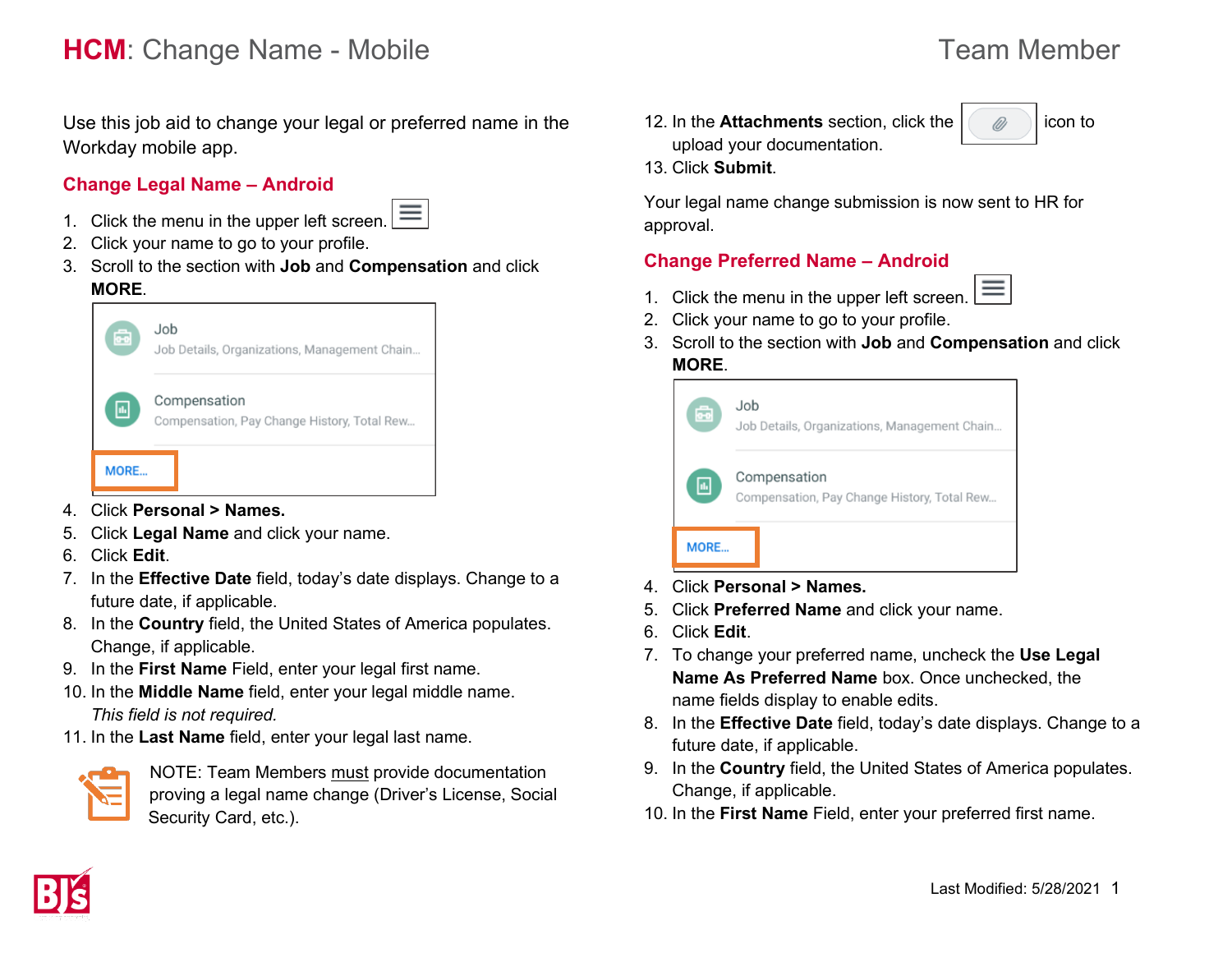### **Change Preferred Name – Android** (continued)

- 11. In the **Middle Name** field, enter your preferred middle name. *This field is not required.*
- 12. In the **Last Name** field, enter your preferred last name.
- 13. Click **Submit**.



NOTE: Once the change is saved, your profile name updates. The search functionality finds both your legal name and preferred name.

#### **Change Legal Name – iOS**

From the Workday mobile home screen:

1. Select the profile icon in the top right corner.



2. Click **View Profile**.



- 3. Scroll to the section with **Job** and **Compensation** and click **More**.
- 4. Select **Personal** > **Names**.
- 5. Select **Legal Name** and click your name.
- 6. Click **Edit**.
- 7. In the **Effective Date** field, today's date displays. Change to a future date, if applicable.
- 8. In the **Country** field, the United States of America populates. Change, if applicable.
- 9. In the **First Name** Field, enter your legal first name.
- 10. In the **Middle Name** field, enter your legal middle name. *This field is not required.*
- 11. In the **Last Name** field, enter your legal last name.
- 12. Click Close when you are finished editing.

| and the state of the state of the state of the state of the state of the state of the state of the state of th |  |
|----------------------------------------------------------------------------------------------------------------|--|
|                                                                                                                |  |
|                                                                                                                |  |

NOTE: Team Members must provide documentation proving a legal name change (Driver's License, Social Security Card, etc.).

### **Change Preferred Name – iOS**

From your Workday mobile home screen:

1. Select the profile icon in the top right corner.



2. Click **View Profile**.



- 3. Scroll to the section **Job** and **Compesnation** and click **More**.
- 4. Select **Personal** > **Names**.
- 5. Select **Preferred Name** and click your name.
- 6. Click **Edit**.